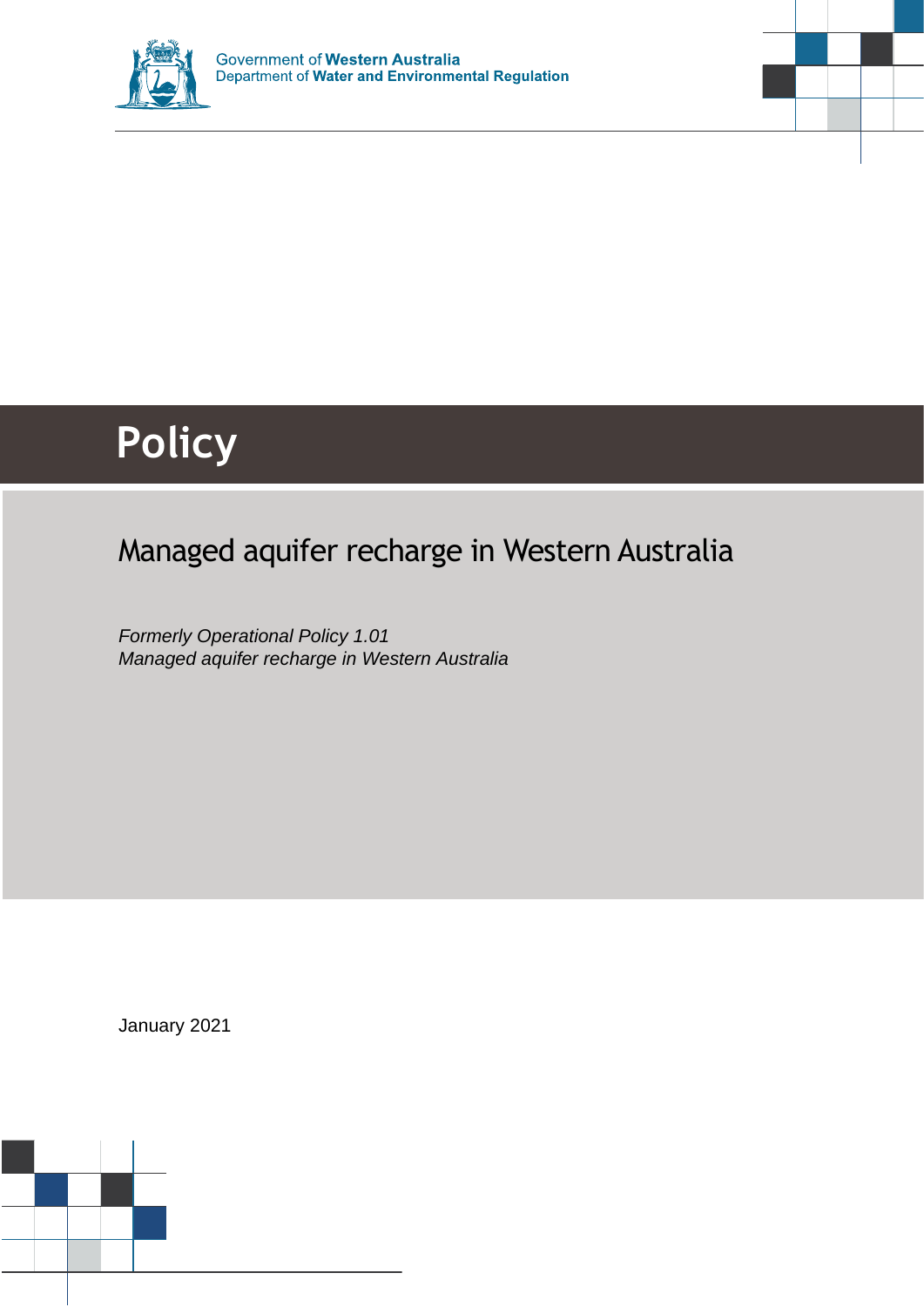Department of Water and Environmental Regulation 8 Davidson Terrace

Joondalup Western Australia 6027 Telephone +61 8 6364 7000

Facsimile +61 8 6364 7001

National Relay Service 13 36 77 www.dwer.wa.gov.au

© Government of Western Australia

January 2021

FIRST 115904

This work is copyright. You may download, display, print and reproduce this material in unaltered form only (retaining this notice) for your personal, non-commercial use or use within your organisation. Apart from any use as permitted under the *Copyright Act 1968*, all other rights are reserved. Requests and inquiries concerning reproduction and rights should be addressed to the Department of Water and Environmental Regulation.

For more information about this report, contact Strategic Policy, Yvonne Thomson (6364 7000).

### **Disclaimer**

This document has been published by the Department of Water and Environmental Regulation. Any representation, statement, opinion or advice expressed or implied in this publication is made in good faith and on the basis that the Department of Water and Environmental Regulation and its employees are not liable for any damage or loss whatsoever which may occur as a result of action taken or not taken, as the case may be in respect of any representation, statement, opinion or advice referred to herein. Professional advice should be obtained before applying the information contained in this document to particular circumstances.

This publication is available at [www.dwer.wa.gov.au](http://www.dwer.wa.gov.au/) or for those with special needs it can be made available in alternative formats such as audio, large print, or Braille.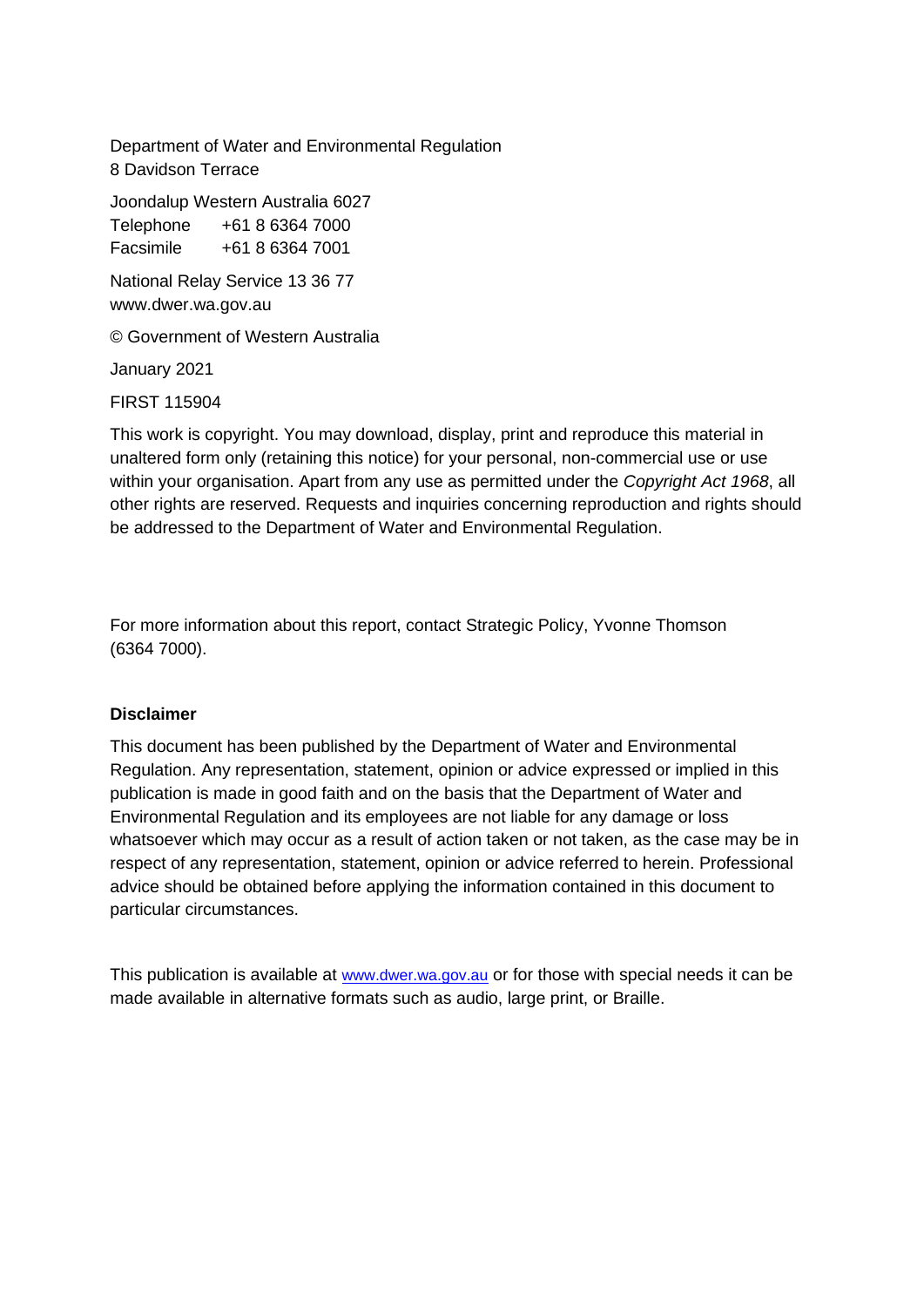

# Contents

| 1 <sub>1</sub> |                                                                |  |  |  |  |
|----------------|----------------------------------------------------------------|--|--|--|--|
|                | 1.1                                                            |  |  |  |  |
|                | 1.2                                                            |  |  |  |  |
|                | 1.3                                                            |  |  |  |  |
| 2.             |                                                                |  |  |  |  |
|                | 2.1                                                            |  |  |  |  |
|                | 2.2                                                            |  |  |  |  |
| 3.             |                                                                |  |  |  |  |
|                | 3.1                                                            |  |  |  |  |
|                | 3.2                                                            |  |  |  |  |
|                | 3.3                                                            |  |  |  |  |
| 4.             |                                                                |  |  |  |  |
| 5.             |                                                                |  |  |  |  |
|                | 5.1                                                            |  |  |  |  |
|                | 5.2                                                            |  |  |  |  |
|                | 5.3                                                            |  |  |  |  |
|                | 5.4                                                            |  |  |  |  |
| 6.             | Applicant's right to a review of the department's decisions 11 |  |  |  |  |
|                |                                                                |  |  |  |  |
|                |                                                                |  |  |  |  |
|                |                                                                |  |  |  |  |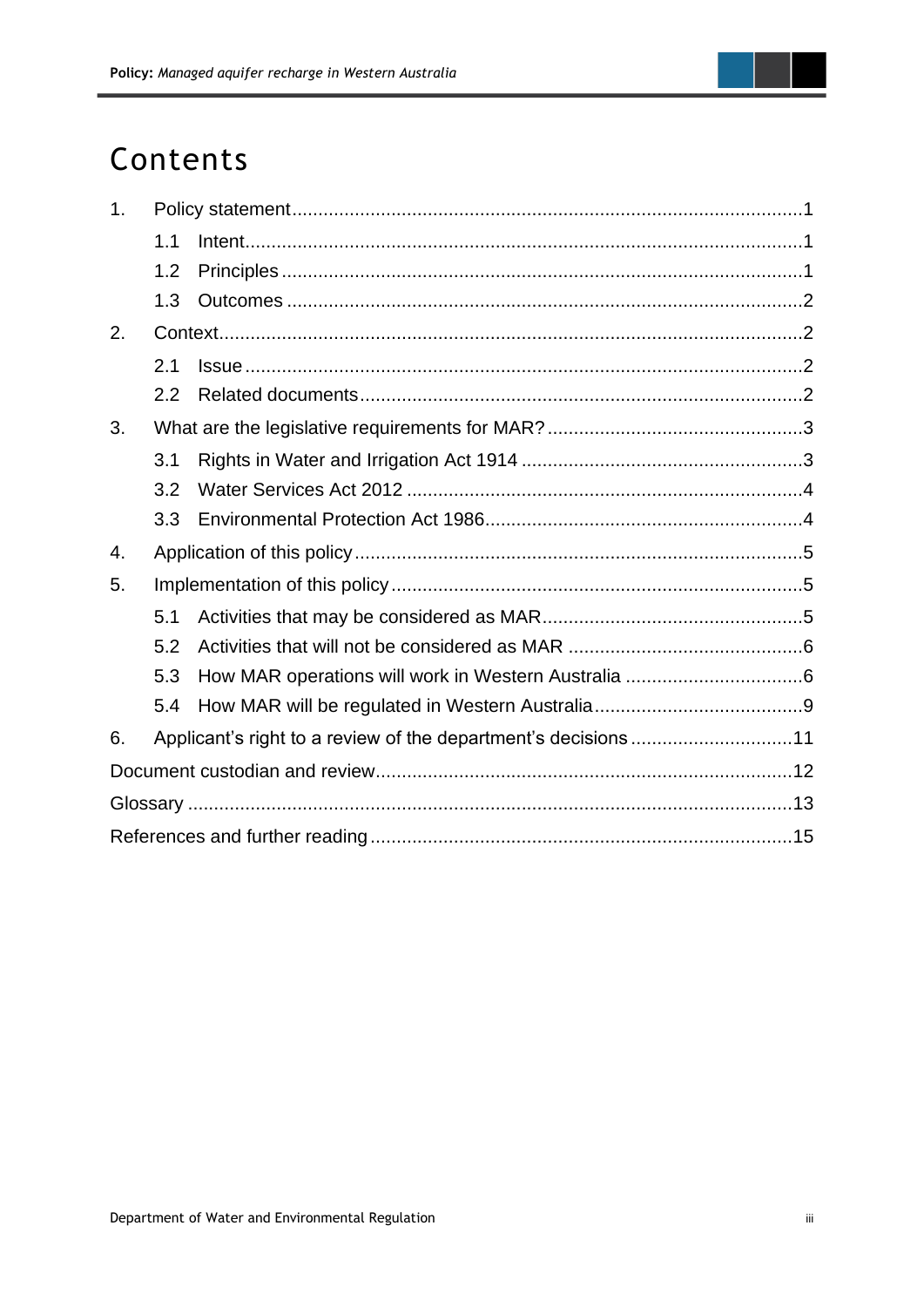

# <span id="page-3-0"></span>1. Policy statement

The Department of Water and Environmental Regulation (the department) supports managed aquifer recharge (MAR) as a means of optimising the use of the state's valuable water resources. The department will approve MAR operations provided potential impacts on the environment<sup>1</sup>, water users and public health<sup>2</sup> are determined to be acceptable based on this policy and the accompanying guideline.

The department defines MAR as the intentional recharge of an aquifer under controlled conditions for subsequent recovery, demonstrable environmental benefit<sup>3</sup>, or mitigation of the impacts of abstraction<sup>4</sup>. MAR recharge must be an additional contribution to an aquifer, not a return of abstracted water.

Recharge and recovery volumes for MAR will be managed separately to allocation limits for water resources.

Some activities are excluded as outlined in section 5.2.

### <span id="page-3-1"></span>1.1 Intent

This policy aims to facilitate options for MAR operations with beneficial water resource and environmental management outcomes, such as:

- alternative water supplies, particularly where water resources are fully allocated
- fit-for-purpose water supply for non-drinking (e.g. public open space) and drinking purposes
- development of climate-resilient water supplies.

## <span id="page-3-2"></span>1.2 Principles

- The environmental values of aquifers, water resources (including public drinking water sources), ecosystems, water users and public health need to be protected.
- Water resources and ecosystems should be managed sustainably.
- The use of water resources should be optimised.
- Innovation in water supply and use should be supported.

<sup>1</sup> Includes aquifers, groundwater and surface water resources (including public drinking water sources), and ecosystems. See glossary for definition of environment. This policy does not specifically address potential air and noise issues.

<sup>&</sup>lt;sup>2</sup> Consideration of public health by the department only applies where approval is required under the *Environmental Protection Act 1986* and all references to public health throughout this policy and accompanying MAR guideline only apply where the *Environmental Protection Act 1986* is applicable.

<sup>&</sup>lt;sup>3</sup> Managed aquifer recharge that directly benefits groundwater-dependent ecosystems.

<sup>4</sup> Managed aquifer recharge that directly counteracts the impacts of abstraction, such as creating a barrier that prevents movement of the saltwater interface.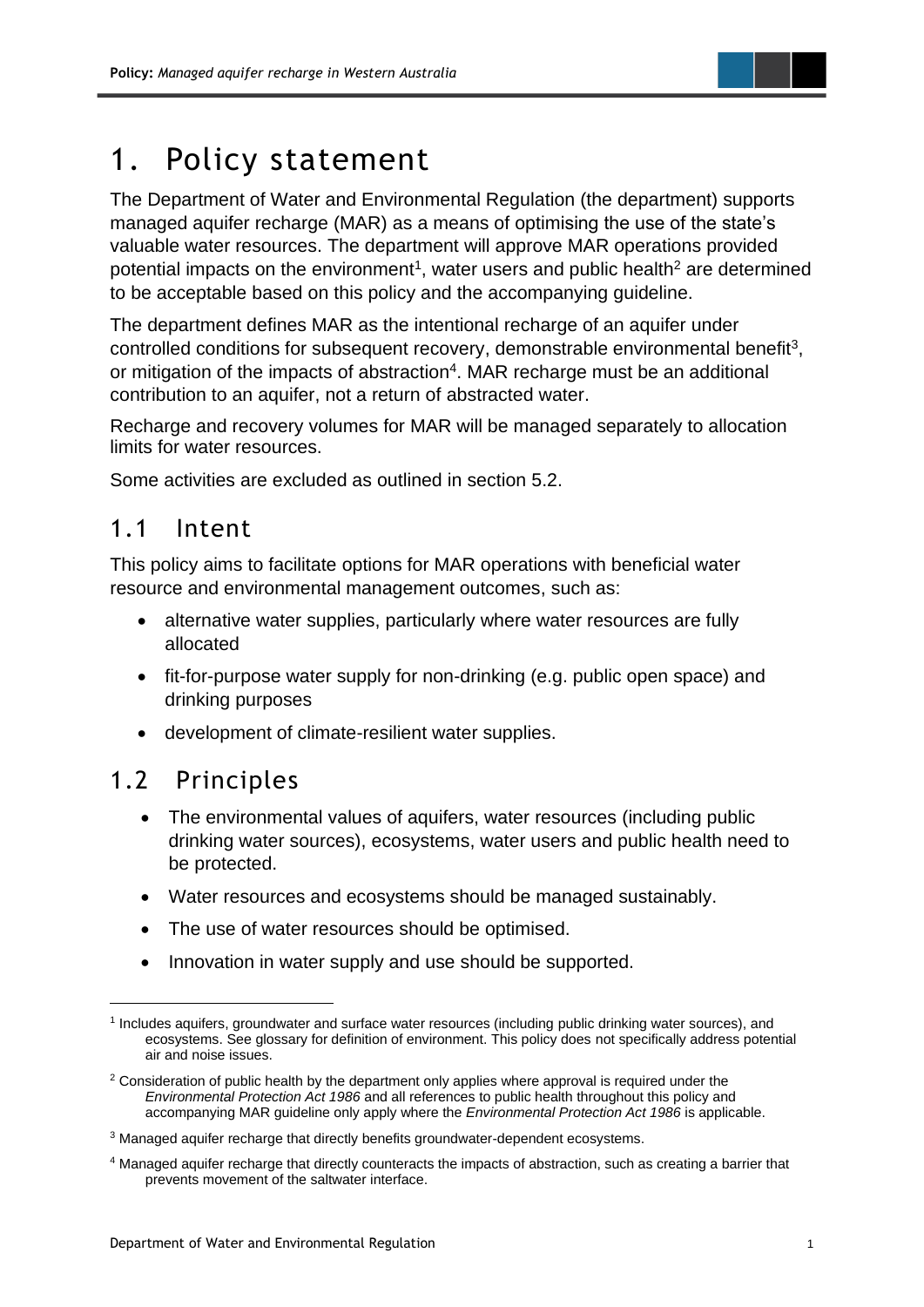

• Decisions made by regulatory bodies should be fair and transparent.

### <span id="page-4-0"></span>1.3 Outcomes

- A management framework is established for MAR operations under the current water and environmental legislation in Western Australia.
- The management framework facilitates options for MAR while ensuring that the environment, water users and public health are protected.
- The best use is made of water resources and less water is wasted.
- Demands on natural water resources are reduced (e.g. by utilising alternative sources that would normally be wasted).
- Availability of water for productive uses is increased.
- Proponents have confidence in the decision-making of the department and clarity on approvals processes.

# <span id="page-4-1"></span>2. Context

## <span id="page-4-2"></span>2.1 Issue

Our natural groundwater and surface water resources are under pressure because of increasing population, development and the resulting demand for water. This is compounded by the impacts of climate change, which is reducing rainfall in some parts of the state, particularly in the south-west.

Innovative uses of water are needed to meet the increasing environmental and user demands. Where hydrogeological and environmental conditions are suitable, MAR can be used to meet these demands by optimising the use of water and supplementing, or even replacing, traditional water sources.

MAR can have many social, economic and environmental benefits, but must be managed appropriately to ensure that potential impacts on the environment, water users and public health are acceptable.

## <span id="page-4-3"></span>2.2 Related documents

The department's *Guideline* – *Water and environmental considerations in Managed Aquifer Recharge operations in Western Australia* accompanies this MAR policy*.* It includes references to key policies and guidelines relevant to MAR.

In addition, the *National Water Quality Management Strategy* (Australian Government 2018) guidelines and documents provide detailed information on MAR feasibility, assessment and management.

Refer to the *[department's website](https://aus01.safelinks.protection.outlook.com/?url=https%3A%2F%2Fdwer.wa.gov.au%2Fregulatory-documents&data=02%7C01%7Cyvonne.thomson%40dwer.wa.gov.au%7C5a8e038704ab42568cf108d8134614ed%7C53ebe217aa1e46feb88e9d762dec2ef6%7C0%7C0%7C637280539009632730&sdata=5NYiz0M9%2FJqnGeRdlcquoEf5YNHXZxb%2BGo3wRVUjVhw%3D&reserved=0)* for links to all published documents, regulatory information and our framework.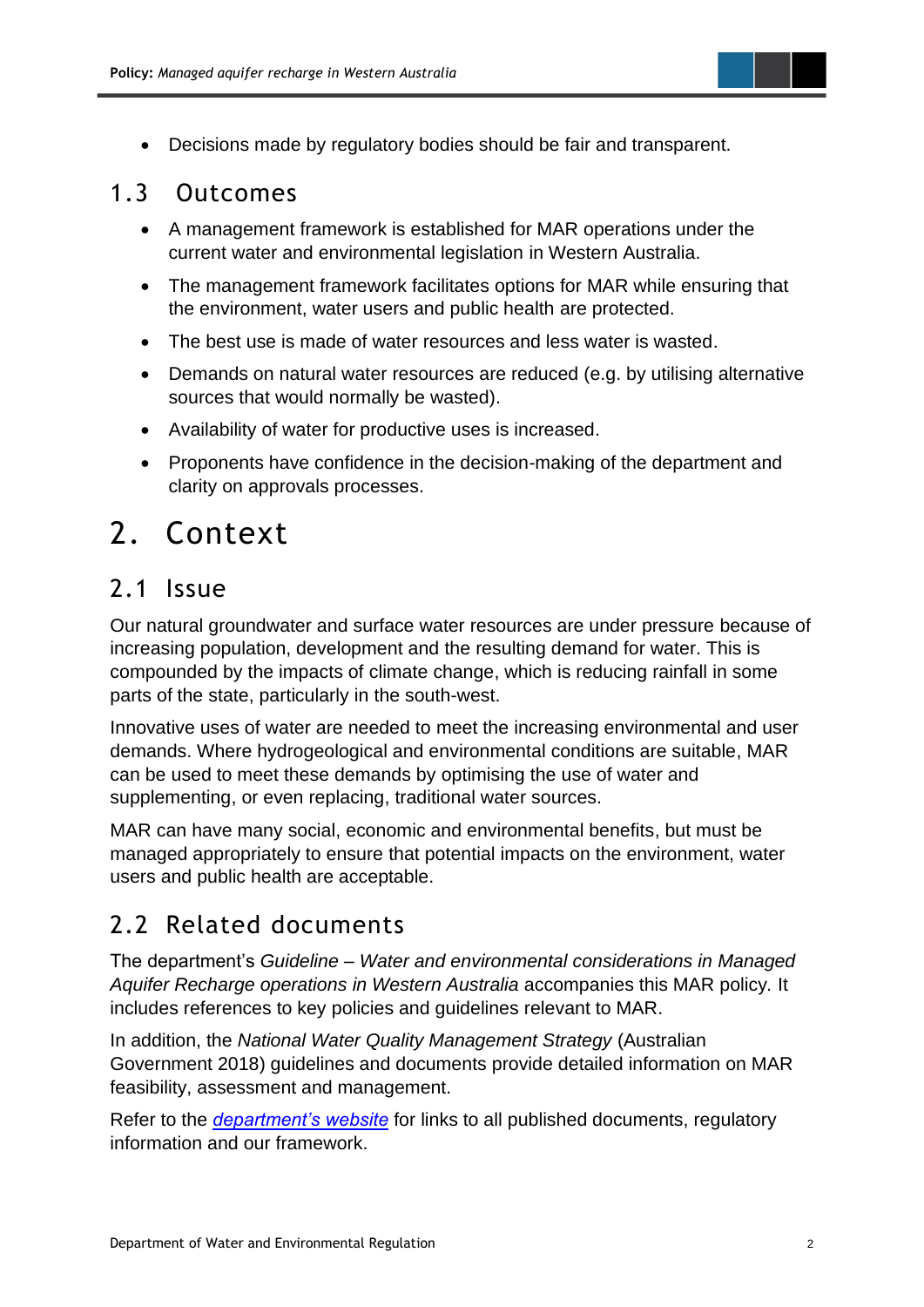

Refer to the **Environmental Protection Authority's (EPA) website** for EPA policy and assessments.

# <span id="page-5-0"></span>3. What are the legislative requirements for MAR?

The department administers the following legislation relevant to MAR operations, including associated regulations and by-laws:

- *Water Agencies (Powers) Act 1984*
- *Rights in Water and Irrigation Act 1914*
- *Water Services Act 2012*
- *Metropolitan Water Supply, Sewerage and Drainage Act 1909*
- *Country Areas Water Supply Act 1947*
- *Environmental Protection Act 1986*
- *Contaminated Sites Act 2003.*

The main departmental water and environment approvals that may be required for MAR operations are outlined below.

## <span id="page-5-1"></span>3.1 Rights in Water and Irrigation Act 1914

- Under this Act, the right to the use, flow and control of groundwater is vested in the Crown. Proponents of MAR operations have the same rights as other potential licence holders – regardless of the source of the water or the investment in improvement of water quality – and must apply for a licence in order to recover recharge water.
- A licence to construct or alter a well is required under Section 26D of the Act for injection bores/wells and infiltration works that intersect groundwater in any artesian aquifers or any non-artesian aquifers within proclaimed groundwater areas.
- A licence to take water is required under Section 5C of the Act if water is taken from:
	- − a non-artesian aquifer or surface water resource<sup>5</sup> in an area proclaimed under the *Rights in Water and Irrigation Act 1914* (including proclaimed rivers)
	- − an artesian aquifer anywhere within the state
	- − an irrigation district proclaimed under the Act.

<sup>&</sup>lt;sup>5</sup> includes artificially modified watercourses and wetlands (e.g. those modified into constructed drains or irrigation channels).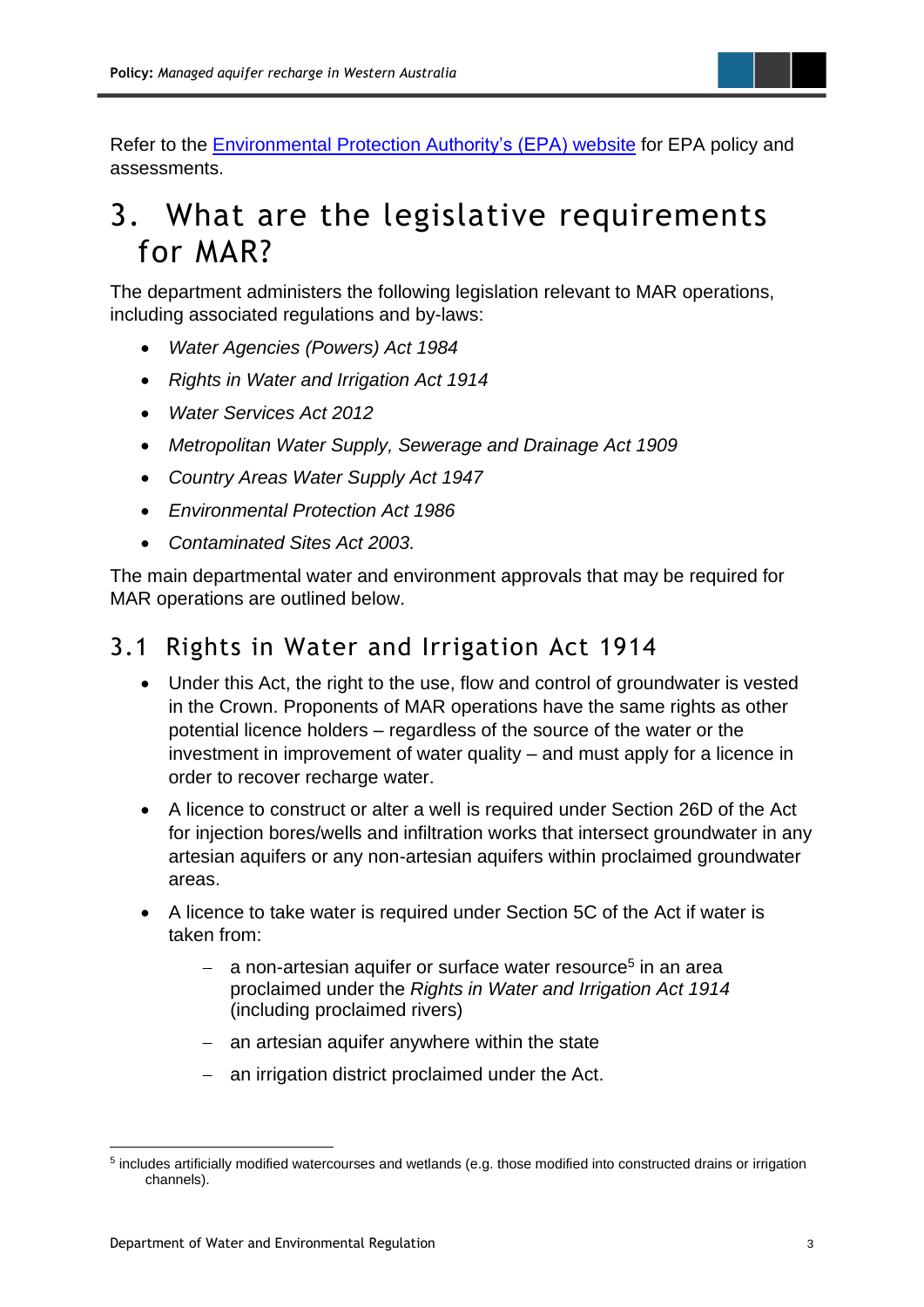

- A permit is required for any activity or work that disturbs, destroys or interferes with the waters, bed or banks of a watercourse or drain (including an artificially modified watercourse) within:
	- a proclaimed surface water area (including proclaimed rivers) or irrigation district
	- − a wetland situated wholly or partly on crown land
	- − land demised by the Crown.

Sections 11 and 17 of the Act apply in proclaimed surface water areas (including proclaimed rivers) and irrigation districts. Sections 21, 21A and 25 apply outside proclaimed areas.

## <span id="page-6-0"></span>3.2 Water Services Act 2012

• A water services licence or exemption may be required if recovered water is to be provided to other parties (e.g. the public or a third party).

## <span id="page-6-1"></span>3.3 Environmental Protection Act 1986

- Significant proposals that are assessed by the EPA under Part IV of this Act will require the approval of the Minister for Environment. Proponents must comply with any Ministerial conditions applied to the proposed operation if it is approved.
- If native vegetation is to be cleared for the project, a clearing permit may be required under Part V, Division 2 of the Act. Proponents must comply with any conditions attached to a clearing permit.
- A works approval to construct and a licence under Part V, Division 3 of the Act to operate if the proposed MAR scheme meets the definition of a prescribed premises. The Environmental Protection Regulations 1987 (EP Regulations) specify further that any premises listed in Schedule 1 of the EP Regulations is a prescribed premises (this includes wastewater treatment plants and associated injection/infiltration activities). Proponents must comply with any conditions attached to a works approval or licence.

Several other Western Australian government agencies have a role in the approval and ongoing management of MAR. Proponents must obtain all relevant approvals before they start recharge or recovery operations.

The department's MAR guideline (*Guideline for environmental and water resource considerations in managed aquifer recharge operations in Western Australia*) provides further information on legislative requirements for MAR and prohibited activities. It also includes a summary of approvals required by all state agencies and the Australian Government.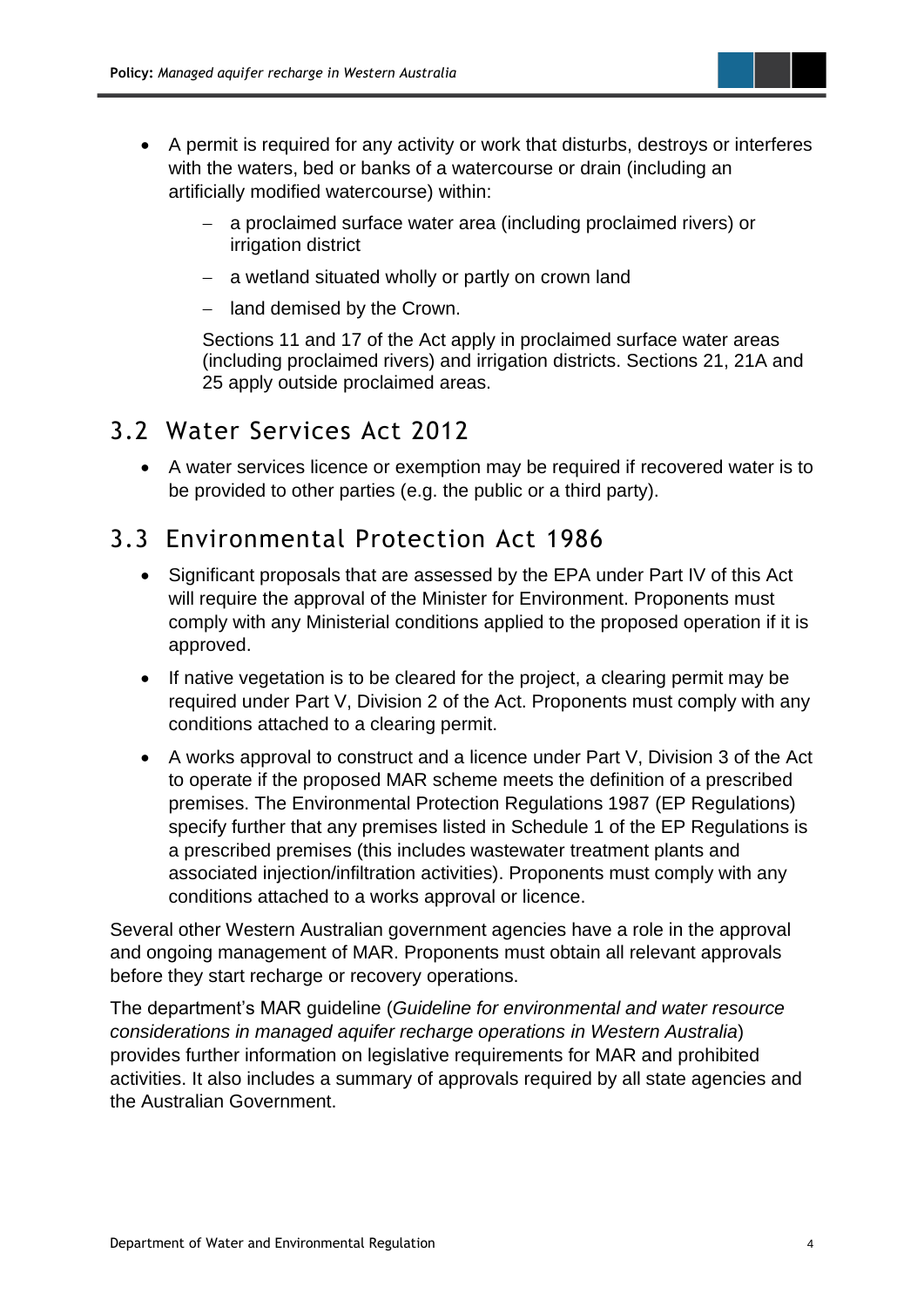

# <span id="page-7-0"></span>4. Application of this policy

This policy applies to MAR operations within:

- groundwater areas, surface water areas (including proclaimed rivers) and irrigation districts proclaimed under the *Rights in Water and Irrigation Act 1914*
- artesian aquifers throughout the state as defined in the *Rights in Water and Irrigation Act 1914*
- public drinking water source areas proclaimed under the *Metropolitan Water Supply Sewerage and Drainage Area 1909* or the *Country Areas Water Supply Act 1947*
- all areas of the state (other than Commonwealth land) under the *Environmental Protection Act 1986*.

This policy replaces *Operational policy 1.01 – Managed aquifer recharge in Western Australia* (Department of Water, 2011) and earlier practices for MAR operations adopted by the department. It should be used in conjunction with the department's *Guideline* – *Water and environmental considerations in Managed Aquifer Recharge operations in Western Australia*, and any local rules or documents relevant to the area of a MAR proposal (such as water allocation plans or management strategies). Where legislative instruments such as by-laws, regulations or statutory water allocation plans differ from this policy, they will take precedence.

The department's policy *Water entitlement transactions for Western Australia* (Department of Water, 2010) does not apply to licences to take water granted for MAR operations. Specific transaction rules for such licences are included in this policy (refer to section 5.4, Water).

# <span id="page-7-1"></span>5. Implementation of this policy

## <span id="page-7-2"></span>5.1 Activities that may be considered as MAR

Proposals will be considered as MAR and managed in accordance with this policy and the accompanying guideline if they meet the department's definition of MAR, requiring either later recovery, providing environmental benefits or mitigating abstraction. MAR recharge must also be an additional contribution to an aquifer (refer to policy statement, section 1).

Any source water can be considered for MAR (refer to section 5.3).

Defined MAR activities include, but are not limited to:

- infiltration or injection of treated wastewater at wastewater treatment plants with subsequent approved abstraction (see section 5.3, Banking, in relation to historical disposal)
- collection of water for MAR where a demonstrable excess exists (e.g. excess subsoil drainage water or surface water) – demonstrable excess being only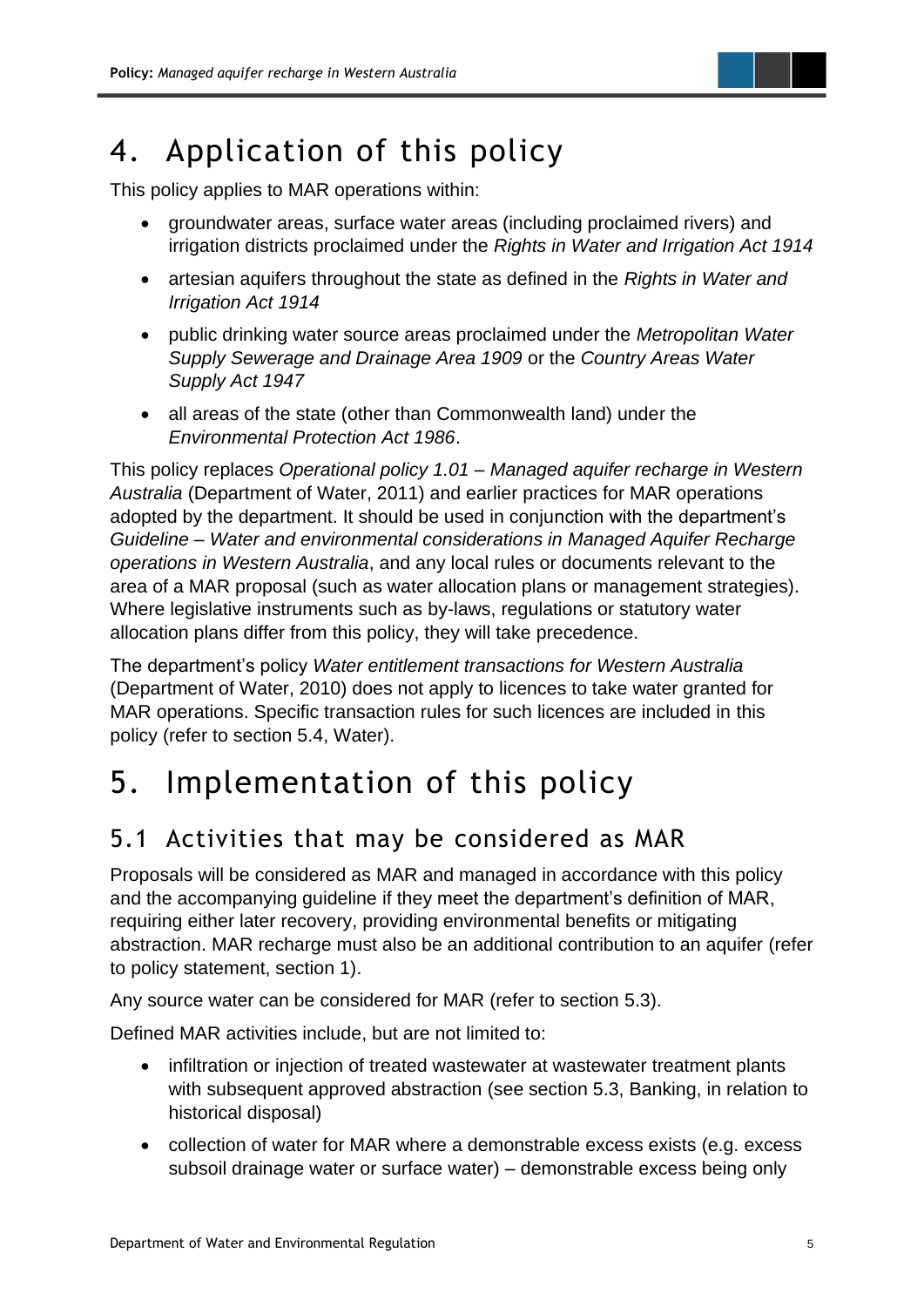

that portion of water that is not required for maintenance of the hydrological regime or ecological requirements of receiving water bodies

- infiltration or injection of stormwater for MAR from existing drainage systems that normally discharge to the ocean
- infiltration or injection for environmental benefit (that is, without abstraction).

## <span id="page-8-0"></span>5.2 Activities that will not be considered as MAR

All activities that do not meet the department's MAR definition (refer to policy statement, section 1), including but not limited to:

- recharge and recovery not undertaken in the same or interconnected aquifers – water will be taken from existing groundwater resources and will therefore need to be licensed separately under the allocation limit
- disposal of water through infiltration or injection this activity does not meet the department's definition of MAR and is regulated by the department through other legislation and by-laws
- re-injection/infiltration of dewatering excess after abstraction although this activity is a mitigation of the impacts of abstraction, it is a return of dewatering volumes (generally to the same aquifer), not input of additional water, and can therefore not be accounted for outside of the allocation limit as MAR
- water sensitive design that is used to mimic natural hydrological processes in urban and rural developments for the maintenance of the hydrological regime or ecological requirements of receiving water bodies (including infiltration of rainwater into aquifers via systems such as soak wells, infiltration galleries, biofilters, pervious paving, and infiltration areas in parks, garden beds or other vegetated areas)
- land use changes or activities that result in additional groundwater recharge and raise groundwater levels (e.g. urban development, catchment clearing or thinning/burning of vegetation) – if groundwater volumes increase, they should be taken into account when determining or revising the allocation limit for the groundwater resource.

## <span id="page-8-1"></span>5.3 How MAR operations will work in Western Australia

### **Source water**

- Any source of water may be suitable for MAR, provided the relevant approvals are obtained. Refer to the department's MAR guideline for more information.
- Proponents must consider the impacts of using water from a particular source and obtain approvals for access and use from relevant agencies. The taking of water for the purpose of recharging an aquifer should not adversely impact the environment, water users or public health.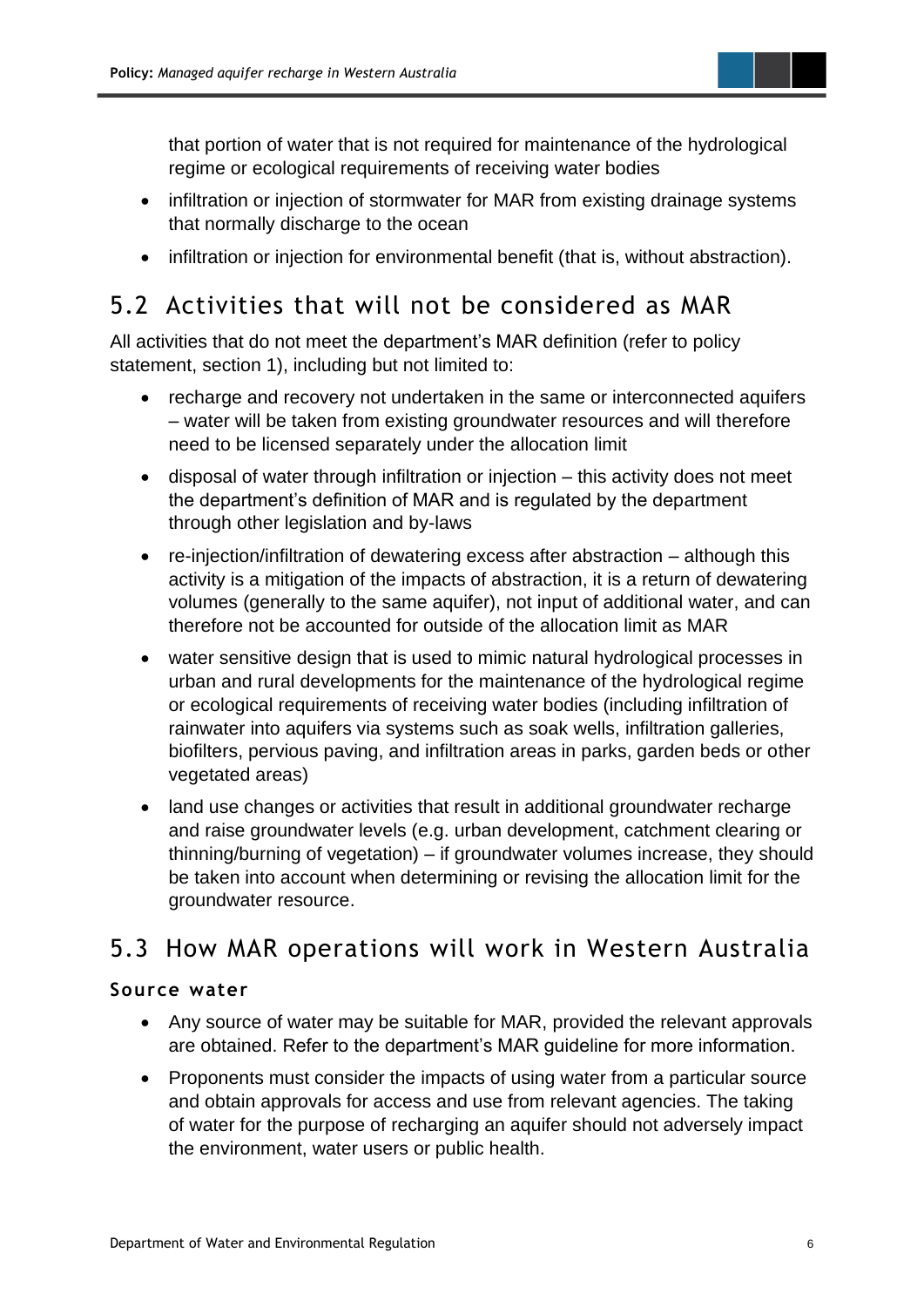

### **Recharge**

- Proponents must demonstrate that the impacts of recharge upon the environment, water users and public health will be acceptable.
- The infiltration or injection of water into an aquifer should not unacceptably impact the quantity or quality of water resources, ecosystems, water users or public health (refer to section 1).
- For proposals without abstraction, proponents must demonstrate the environmental or mitigation benefits of the proposal for it to be considered as MAR.
- Within public drinking water source areas, MAR may be supported with conditions on water and environmental licences if water infiltrated or injected into an aquifer is treated to drinking water standard (see the department's *Strategic Policy: Protecting public drinking water source areas in Western Australia (2016*)), and meets drinking water quality criteria as per the *Australian Drinking Water* Guidelines *(NHMRC, NRMMC 2011* [2018 update]*)* and the *Australian Guidelines for Water Recycling: Managing health and environmental risks (Phase 2), Augmentation of drinking water supplies (NRMMC, EPHC, NHMRC, 2008)*.

### **Recovery**

- Where recharge water is to be abstracted for subsequent use, proponents must demonstrate that it will be available for abstraction when required, and that the impacts of abstraction upon the environment, water users and public health will be acceptable.
- Recovery of recharge water will only be allowed after water has been injected or infiltrated. Under some circumstances there will be a requirement for recharge water to remain within the aquifer for an approved amount of time (residence time) before recovery can begin; or for recharge to be undertaken for an approved period before recovery (refer to accompanying MAR guideline – determining the time between recharge and recovery).
- Where there are extenuating circumstances, and an emergency supply of water is required prior to recharge, MAR scheme operators may be allowed to abstract an agreed volume of water prior to recharge. In these circumstances, the proponent must demonstrate that the emergency supply is in the public interest, that recharge will commence within a short period of time, and that the impacts of abstraction on the environment, water users and public health will be acceptable and manageable.
- Recovery volumes must not exceed recharge or banked volumes and must take losses and potential impacts of abstraction into account.
- Any abstraction exceeding recharge volumes will require a separate licence to take water and as this water will be taken from existing water resources, the required volume must be available under the allocation limit.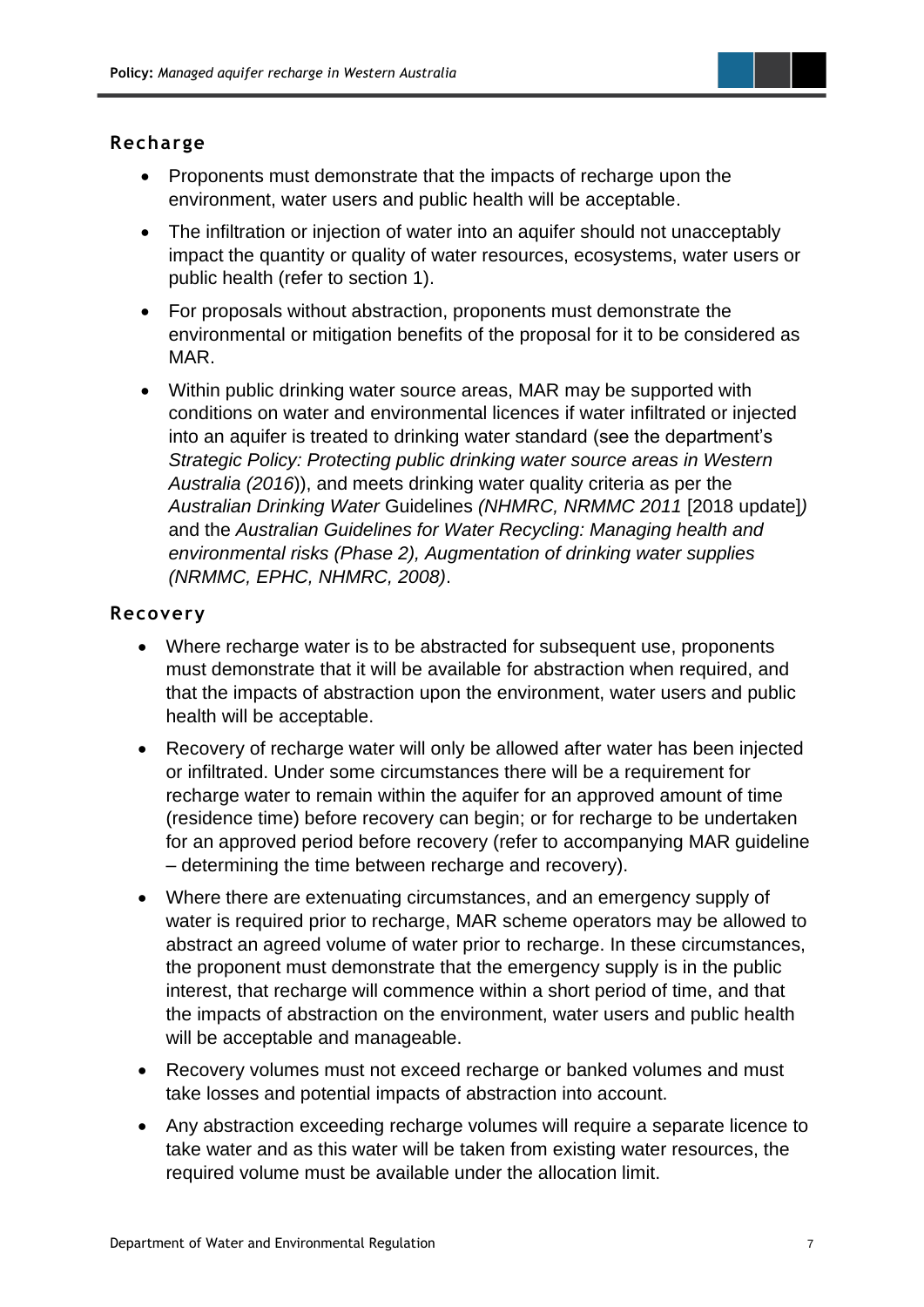- 
- Recovery volumes must be estimated as part of the hydrogeological assessment. The department will determine appropriate recovery volumes for licensing purposes based on estimates provided by the proponent in their hydrogeological assessment, as well as other management considerations.

### **Banking**

- Proponents may bank or store recharge water within a suitable aquifer for a period of time, provided they can demonstrate that the water will be available for recovery when required and that the impacts upon the environment, water users and public health will be acceptable and manageable.
- Proponents wishing to bank recharge water must demonstrate in their hydrogeological assessment that the water will be available for recovery when required (e.g. has not discharged to surface waters or flowed offshore).
- The department will determine the allowable period of banking on a case-by-case basis, based on the proponent's hydrogeological assessment and other relevant information.
- Historical recharge that has occurred before the granting of a licence to take water (e.g. from the disposal of treated wastewater via infiltration basins at wastewater treatment plants) will not be considered as banked recharge water that can be recovered, and will not be included in the water entitlement. Proponents must apply for a licence to take water and provide the required supporting information to the department to undertake MAR. Upon issue of the licence to take water, future metered recharge volumes may be recovered as per the licence conditions.

### **Managing recharge and recovery volumes**

- Recharge and recovery operations should ideally be undertaken within the same aquifer to ensure they are hydraulically connected, but may be undertaken in different aquifers that are part of the same groundwater system and interconnected if the net effect on the groundwater system is determined to be acceptable by the department.
- Connection between recharge and recovery operations must be demonstrated by the proponent as part of the hydrogeological assessment of the proposed MAR operations.
- Recharge and recovery volumes will be managed separately to existing allocation limits for water resources since MAR contributes an additional input to a groundwater resource. Allocation limits do not need to be amended as a result of MAR recharge or recovery.
- Recharge and recovery volumes must be metered (or where this is not possible, measured), and must take losses into account (e.g. evaporation from infiltration basins).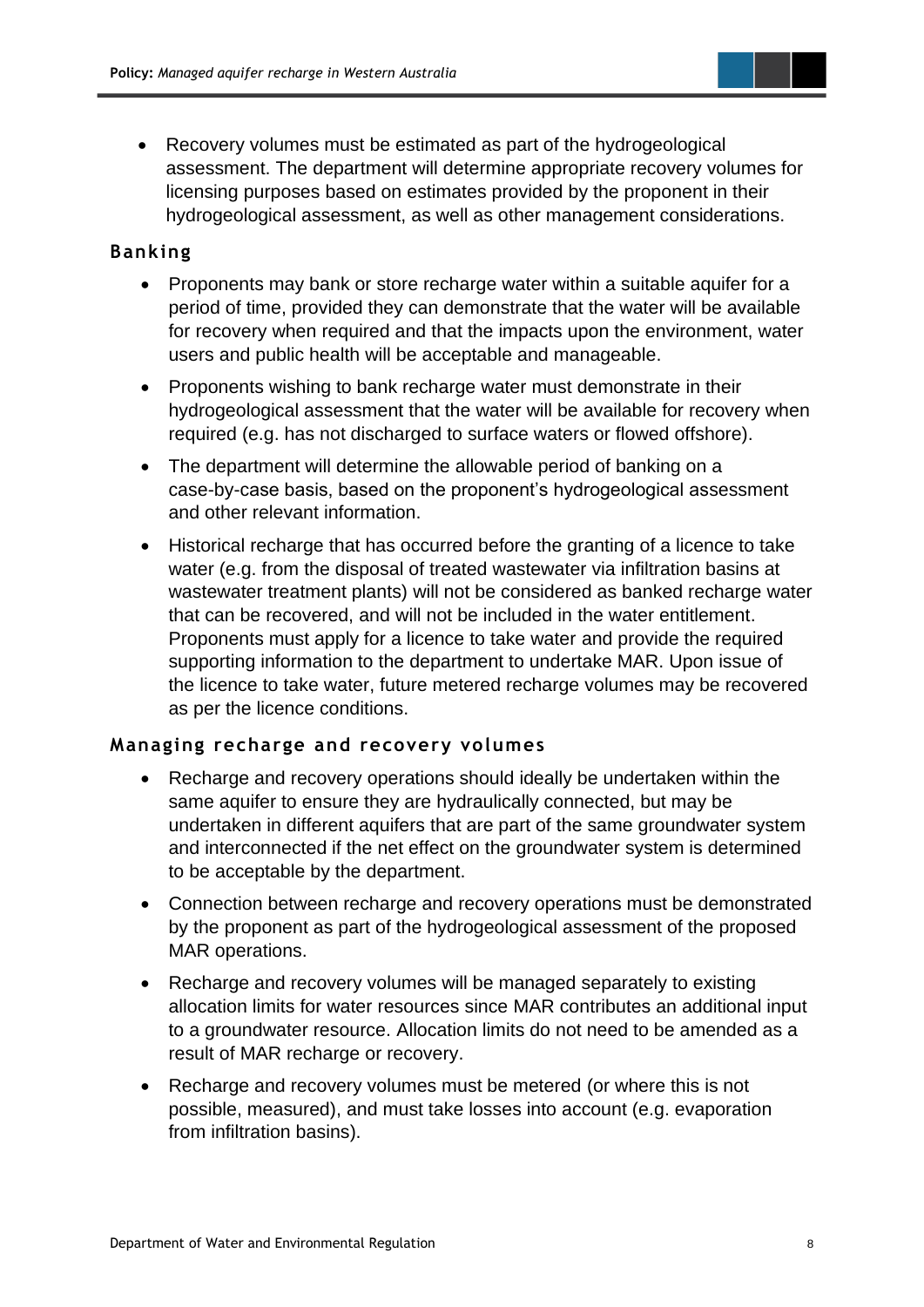

#### **MAR management zones**

- MAR management zones may be required to facilitate the licensing of bores/works and management of water quality and quantity.
- Proponents must consider the need for a MAR management zone in consultation with the department and, where required, include a proposed management zone in their hydrogeological assessment (refer to the department's MAR guideline for information on defining a management zone).
- The management zone boundary and any sub-zones will be assessed and approved on a case-by-case basis, based on the proponent's hydrogeological assessment, requirements of other agencies, and any other relevant information.

## <span id="page-11-0"></span>5.4 How MAR will be regulated in Western Australia

- Proponents must obtain all relevant approvals required from each agency before commencing MAR recharge or recovery operations (refer to the department's MAR guideline).
- Proponents must demonstrate that potential impacts of their MAR proposal on the environment<sup>6</sup>, water users and public health<sup>7</sup> will be acceptable.
- Proponents will be required to demonstrate that they have fully assessed the risks of proposed MAR operations when submitting applications to the department, and that residual risks to the environment, water users and public health are acceptably low.
- The environmental values of aquifers, water resources (including public drinking water sources), ecosystems, water users and public health need to be protected, and must be maintained or enhanced.

### **Water**

• Licensing of MAR operations will not be subject to existing Sub Area boundaries used to manage abstraction of natural groundwater or surface water resources because MAR is managed separately to allocation limits for these water resources. The potential impacts of recharge and recovery will instead be assessed based on the location of injection/infiltration and abstraction sites, the hydraulic connection between these sites, and the extent of the recharge.

<sup>&</sup>lt;sup>6</sup> Includes aquifers, groundwater and surface water resources (including public drinking water sources), and ecosystems. See glossary for definition of environment. This policy does not specifically address potential air and noise issues.

 $7$  Consideration of public health by the department only applies where approval is required under the *Environmental Protection Act 1986* and all references to public health throughout this policy and accompanying MAR guideline only apply where the *Environmental Protection Act 1986* is applicable.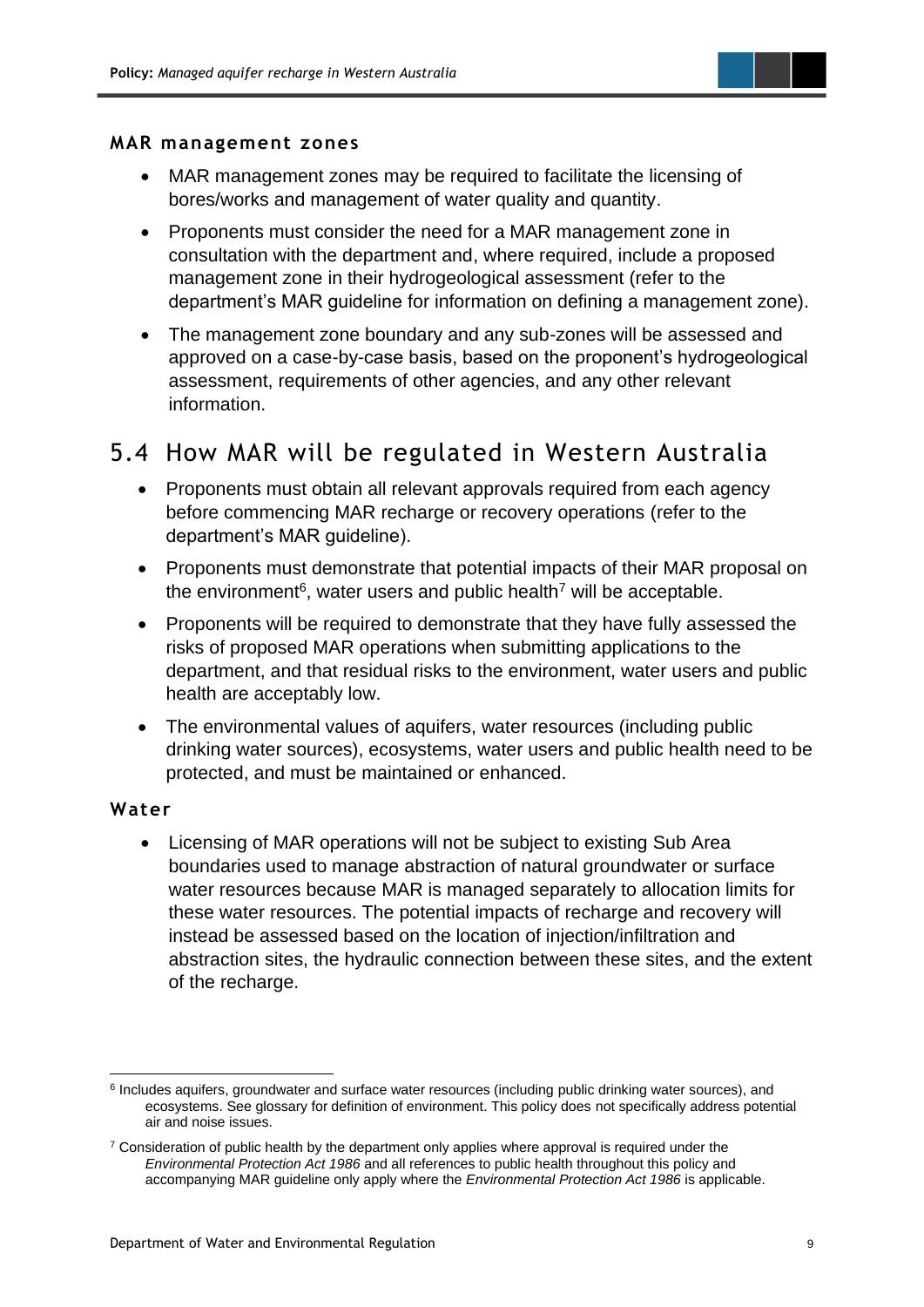

- To ensure that recharge is maintained, and water is only recovered when a recharge volume is available, the licence to take water will generally be granted to the proponent undertaking the recharge operations.
- In some limited circumstances, the licence to take water may be issued to a third party recovering the recharge water, provided they have legal access to the land from which the water is being recovered, and a contractual agreement is in place with the recharge proponent (e.g. commercial or recycled water supply agreement). The licence applicant will be required to provide a copy of the agreements with their application to take water. The contractual agreement must ensure that:
	- − recharge will occur before recovery is undertaken and continue for the duration of the recovery period
	- − the recovery volume will not exceed the recharge volume
	- − accurate metering data will be provided to the licence applicant to enable them to comply with their licence.
- The holder of the licence to take water may transfer the licence to a person who is eligible to hold a licence and will continue the recharge operations. This permanent transfer of the licence will only be allowed when a property is sold and the new owners demonstrate, to the satisfaction of the department, that the MAR operations will continue.
- The licensee's water entitlement (or part thereof) under the licence to take water may be transferred to a third party for a limited period of time (not exceeding the remaining term of the licence) through an agreement under the *Rights in Water and Irrigation Act 1914*. The licensee's water entitlement under the licence to take water will not be able to be permanently transferred to a third party.

### **Environment**

- MAR proposals that are likely to have a significant effect on the environment should be referred to the EPA under Part IV, Section 38 of the *Environmental Protection Act 1986*. In making its decision, the EPA considers the object and principles of the Act, the environmental objectives for relevant environmental factors, and the environmental significance of the proposal.
- Proponents must ensure that the proposed location and operation of a MAR scheme will not increase the risk of contaminants being abstracted by water supply bores/wells (including those in the MAR scheme) or other water users, or increase the risk of adverse impacts on ecosystems. When planning and locating MAR recharge and recovery works, proponents will need to take into account the spatial distribution of existing groundwater contamination plumes in aquifers, and the location of chemical constituents of potential environmental concern in soils at contaminated sites, to minimise the risk of mobilising and spreading contamination.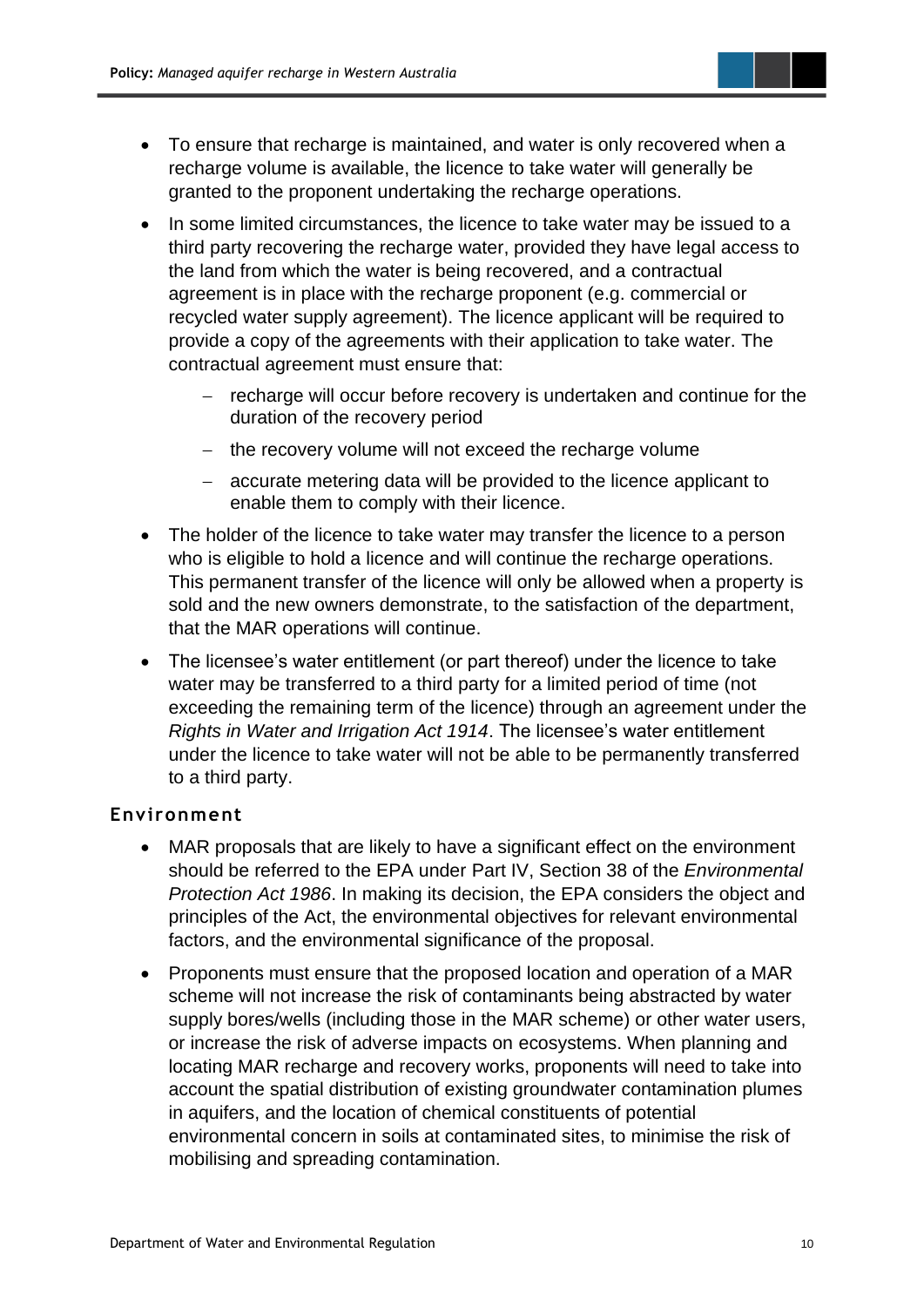

• MAR proposals that result in the clearing of native vegetation that is not of an exempt kind, including clearing that is caused by flooding or other changes in groundwater availability, require a clearing permit.

Applications submitted to the department must be supported by additional information to demonstrate that the operation's impacts on the environment, water users and public health will be acceptable and manageable. The department's MAR guideline outlines the approvals and supporting information required for MAR operations.

# <span id="page-13-0"></span>6. Applicant's right to a review of the department's decisions

An applicant has the right to apply to the State Administrative Tribunal for a review of the department's decision on licences under Section 5C or Section 26D of the *Rights in Water and Irrigation Act 1914*. Refer to the [State Administrative Tribunal's website](http://www.sat.justice.wa.gov.au/) for further information.

An applicant also has the right to appeal to the Minister for Environment in relation to the department's decisions made under Part V of the *Environmental Protection Act 1986* regarding licences, works approvals and clearing permits, and decisions and reports of the EPA under Part IV of the Act. Refer to the [Office of the Appeals](http://www.appealsconvenor.wa.gov.au/)  [Convenor](http://www.appealsconvenor.wa.gov.au/) for further information.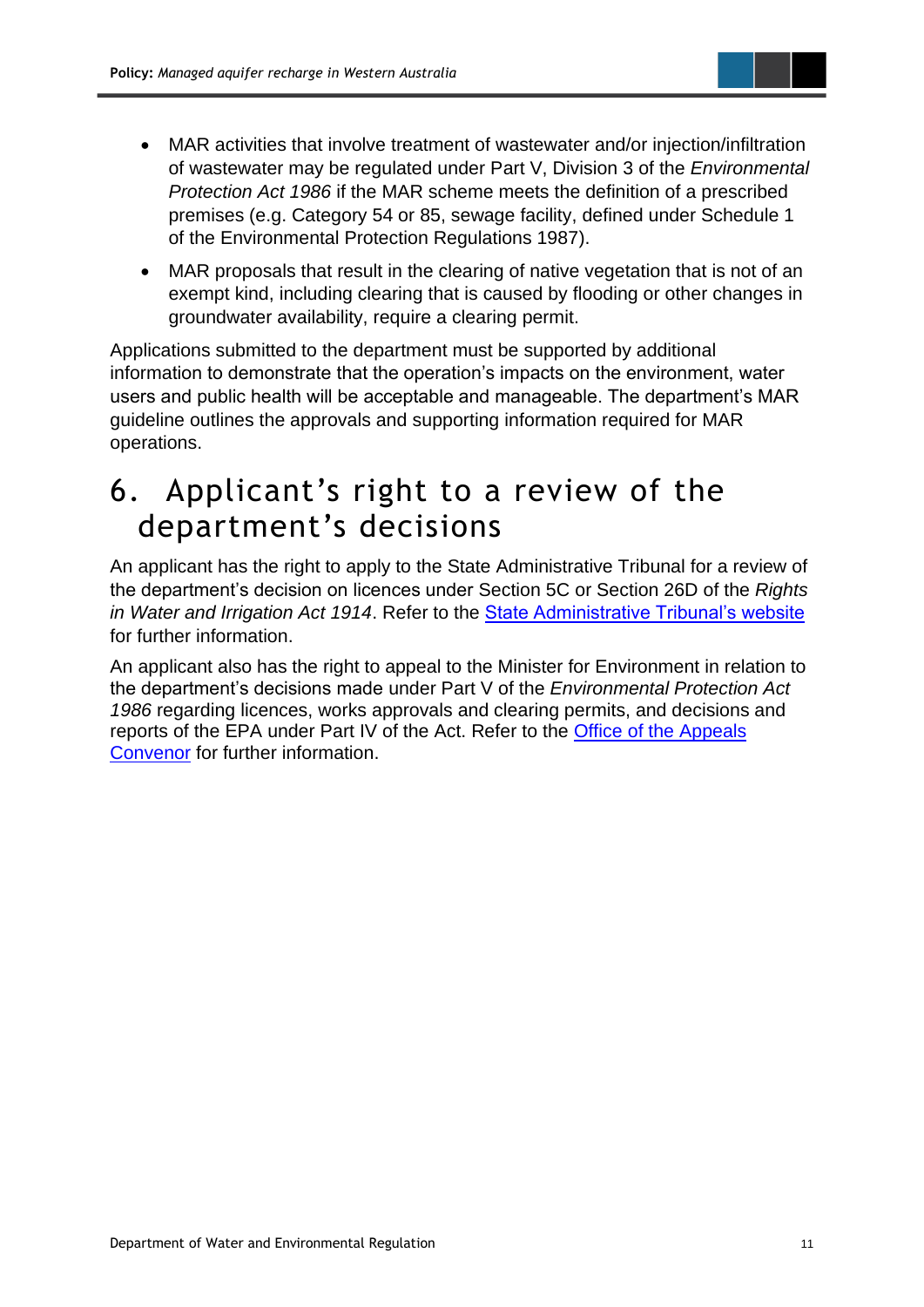

# <span id="page-14-0"></span>Document custodian and review

The currency of this document will be continuously evaluated and reviewed no later than three years from the date of issue or sooner as required.

| <b>Document details</b>  |                                                                                                      |  |  |  |  |
|--------------------------|------------------------------------------------------------------------------------------------------|--|--|--|--|
| Lead group (custodian)   | <b>Strategic Policy</b>                                                                              |  |  |  |  |
| Current version          | Policy, Managed aquifer recharge in Western<br>Australia                                             |  |  |  |  |
| <b>Previous versions</b> | Operational Policy 1.01, Managed aquifer recharge<br>in Western Australia, Department of Water, 2011 |  |  |  |  |
| Corporate file number    | <b>DWERDT388908</b>                                                                                  |  |  |  |  |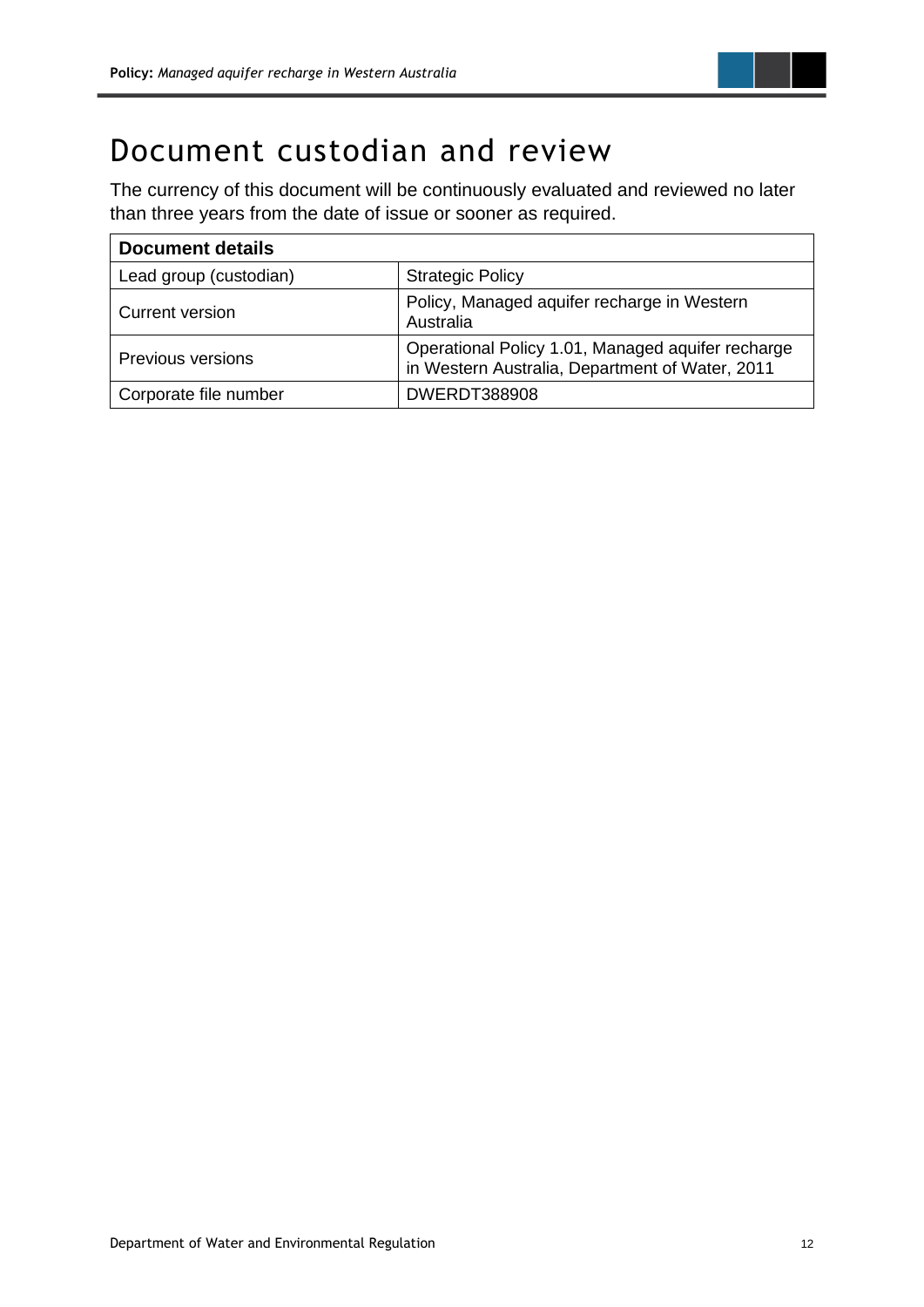

# <span id="page-15-0"></span>Glossary

| <b>Abstraction</b>                        | The withdrawal of water from any surface water or groundwater source<br>of supply.                                                                                                                                                                                                                                                   |
|-------------------------------------------|--------------------------------------------------------------------------------------------------------------------------------------------------------------------------------------------------------------------------------------------------------------------------------------------------------------------------------------|
| <b>Allocation</b>                         | The volume of water taken from a water source (groundwater or<br>surface water) for use by an individual, usually in accordance with a<br>licence granted under the Rights in Water and Irrigation Act 1914.                                                                                                                         |
| <b>Allocation limit</b>                   | Annual volume of water set aside for consumptive use from a water<br>resource.                                                                                                                                                                                                                                                       |
| <b>Aquifer</b>                            | A geological formation or group of formations capable of receiving,<br>storing and transmitting significant quantities of water. Usually<br>described by whether they consist of sedimentary deposits (sand,<br>gravel, sandstone) or fractured rock. Aquifer types include unconfined,<br>confined and artesian.                    |
| <b>Artesian</b><br>aquifer                | A confined aquifer in which the hydraulic pressure is sufficient to cause<br>water to rise above the land surface in a well/bore or spring.                                                                                                                                                                                          |
| <b>Banking</b>                            | The storage of recharge water in the aquifer for a period of time so that<br>it can be recovered when required. The term banking is synonymous<br>with storage.                                                                                                                                                                      |
| <b>Bore</b>                               | A small-diameter, normally vertical hole, usually drilled with machinery<br>to obtain access to underground water for monitoring, injection or<br>abstraction purposes. Referred to as a 'well' in the Rights in Water and<br>Irrigation Act 1914.                                                                                   |
| <b>Confined</b><br>aquifer                | An aquifer saturated with water which is under pressure because it is<br>situated between relatively impervious layers.                                                                                                                                                                                                              |
| <b>Ecological</b><br>water<br>requirement | The water regime needed to maintain the current ecological values<br>(including assets, functions and processes) of water-dependent<br>ecosystems consistent with the objectives of an environmental flow<br>study.                                                                                                                  |
| <b>Ecosystem</b>                          | A term used to describe a specific environment (e.g. a lake), including<br>all of the biological, chemical and physical resources and the inter-<br>relationships and dependencies that occur between those resources.                                                                                                               |
| <b>Environment</b>                        | Living things, their physical, biological and social surrounding and<br>interactions between all of these (refer to the Environmental Protection<br>Act 1986).                                                                                                                                                                       |
| <b>Environmental</b><br>values            | Environmental values are particular values or uses of the environment<br>that contribute to a healthy ecosystem, or public or private benefit,<br>welfare, safety or health and which require protection from the effects<br>of pollution, waste discharges and deposits (refer to the <i>Environmental</i><br>Protection Act 1986). |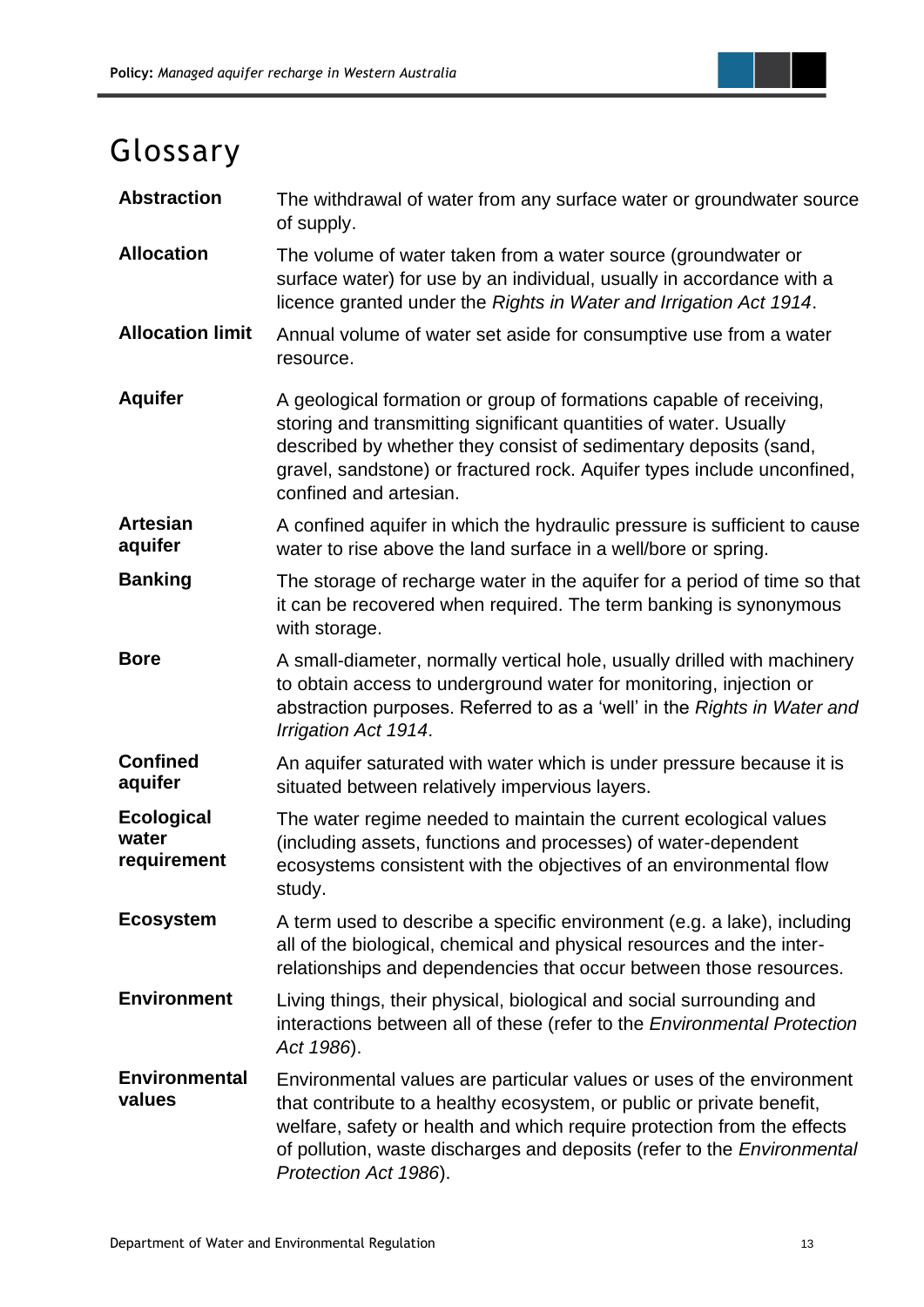

| Groundwater                                    | The water that occurs in pore spaces and fractures in soil and rock<br>beneath the ground surface.                                                                                                                                                                                                                                                                                                                                                |
|------------------------------------------------|---------------------------------------------------------------------------------------------------------------------------------------------------------------------------------------------------------------------------------------------------------------------------------------------------------------------------------------------------------------------------------------------------------------------------------------------------|
| <b>Groundwater</b><br>Area                     | An area defined for the purpose of managing groundwater resources in<br>Western Australia. Groundwater Areas are subdivided into Sub Areas<br>(see below).                                                                                                                                                                                                                                                                                        |
| Groundwater-<br>dependent<br>ecosystem         | An ecosystem that depends on groundwater for its existence and<br>health.                                                                                                                                                                                                                                                                                                                                                                         |
| <b>Infiltration</b>                            | Where fluids make their way under gravity to the water table over time.<br>Only infiltration activities intended to recharge an aquifer and that meet<br>the department's MAR definition will be considered as MAR. Only the<br>volume of water that enters the aquifer within a suitable time period for<br>the MAR project will be considered as infiltrate. This must be<br>demonstrated by the proponent in their hydrogeological assessment. |
| <b>Injection</b>                               | Pumping of water into an aquifer under pressure via a bore/well.                                                                                                                                                                                                                                                                                                                                                                                  |
| <b>Public drinking</b><br>water source<br>area | The area from which water is captured to supply drinking water. It<br>includes all underground water pollution control areas, catchment<br>areas and water reserves constituted under the Metropolitan Water<br>Supply, Sewerage, and Drainage Act 1909 or the Country Areas Water<br>Supply Act 1947.                                                                                                                                            |
| Recharge                                       | All water reaching the saturated part of an aquifer (through natural or<br>artificial means), such as rainfall recharge, managed aquifer recharge,<br>induced recharge from other aquifers or through-flow.                                                                                                                                                                                                                                       |
| <b>Recharge water</b>                          | Water that is infiltrated or injected into an aquifer to intentionally<br>recharge the aquifer.                                                                                                                                                                                                                                                                                                                                                   |
| <b>Recovery</b>                                | Retrieval of recharge water infiltrated or injected as part of a MAR<br>operation, via abstraction, usually from a bore or well.                                                                                                                                                                                                                                                                                                                  |
| <b>Stormwater</b>                              | Water that flows over ground surfaces and in natural watercourses and<br>drains, as a direct result of rainfall over a catchment. Stormwater<br>consists of rainfall runoff and any material (soluble or insoluble)<br>mobilised in its path of flow.                                                                                                                                                                                             |
| <b>Sub Area</b>                                | A subdivision within a Groundwater Area, defined for the purpose of<br>managing the allocation of groundwater resources. Sub Areas are not<br>proclaimed and can therefore be changed internally without being<br>gazetted.                                                                                                                                                                                                                       |
| <b>Water</b><br>entitlement                    | The quantity of groundwater permitted to be abstracted by a licence to<br>take water under the Rights in Water and Irrigation Act 1914, usually<br>specified in kilolitres/year (kl/year).                                                                                                                                                                                                                                                        |
| Well                                           | An opening in the ground made or used to obtain access to<br>underground water. This includes soaks, wells, bores and excavations.                                                                                                                                                                                                                                                                                                                |